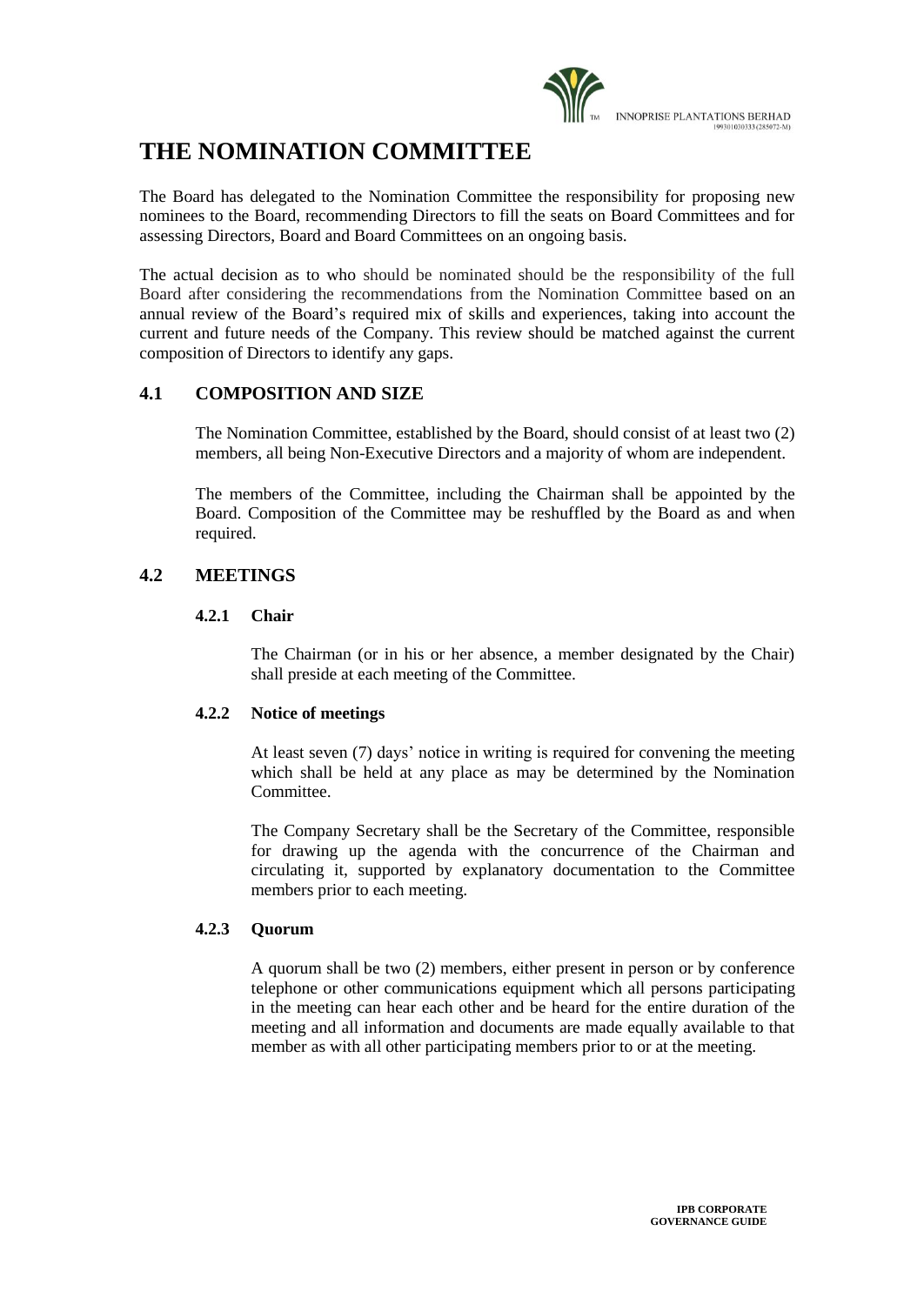

### **4.2.4 Attendance**

Members of the Committee are expected to attend Committee meetings and they should devote the time and effort necessary to fulfill their responsibilities. Members of the Committee should come prepared to contribute substantively at the meeting by reviewing the Committee papers distributed to them at least five (5) days in advance of each meeting. A member who is unable to attend a meeting is expected to notify the Company Secretary in advance of the meeting.

The Committee may, at its discretion, invite any person including the Executive Directors to attend the meeting and take part in its discussion or deliberation but such person shall not be entitled to vote.

#### **4.2.5 Frequency of meetings**

The Committee meets at least once a year with due notice of issues to be discussed. Additional meetings will be convened as and when required.

In the intervals between Committee meetings, for exceptional matters requiring urgent Committee decision, Committee approvals are sought via circular resolutions, which are supported with sufficient information required to make an informed decision. A resolution in writing signed or approved by telefax or other written electronic communications by all the members shall be as valid and effectual as if it had been passed at a meeting of the Committee duly called and constituted. Any such resolution may consist of several documents in like form, each signed by one or more members.

#### **4.2.6 Minutes of meetings**

The Company Secretary shall be responsible for keeping the minutes of meeting of the Committee, circulating the minutes of meetings of the Committee to all members of the Committee and Board and follow up on any outstanding matters.

#### **4.2.7 Reporting Responsibilities**

The Committee Chairman shall report its actions and recommendations to the Board after each Committee meeting.

## **4.3 TERMS OF REFERENCE**

- recommend to the Board, candidates for all directorships to be filled by the shareholders or the Board;
- recommend to the Board, Directors to fill the seats on Board Committees;
- assist the Board in an annual review of the required mix of skills and experience and other qualities, including core competencies which Non-Executive Directors should bring to the Board and this should be disclosed in the annual report;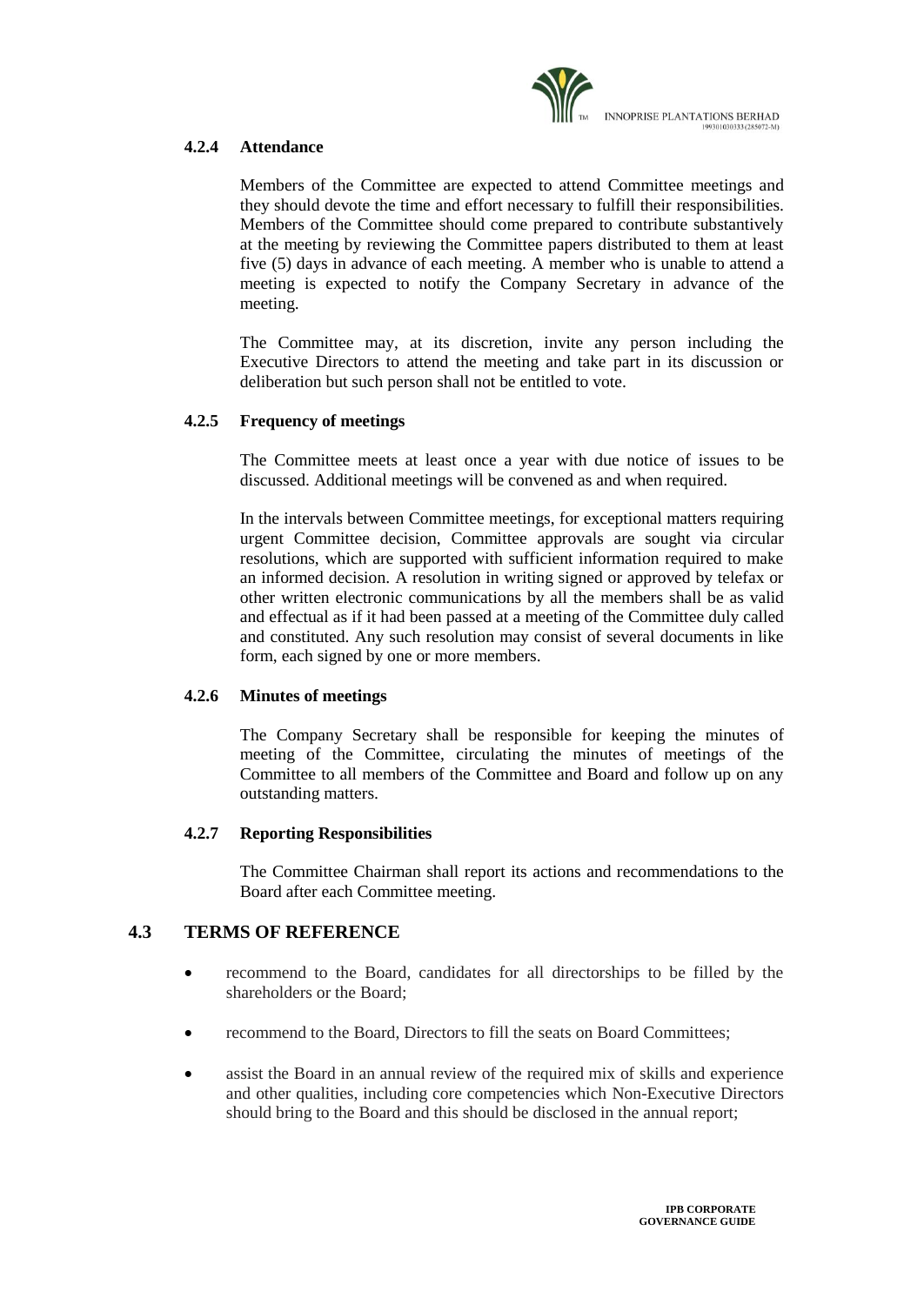

- annually assess the effectiveness of the Board as a whole, the Board Committees and the contribution of each individual Director, including Independent Non-Executive Directors and MD;
- assess the desirable balance in Board membership, considering the structure and development of excessive number of directorships;
- assess desirable number of Independent Directors;
- consider the possible representation of interest groups;
- conduct periodic discussion with the Board on succession planning for the Board Chairman, MD and other members of senior management and to identify potential successor candidates for these roles based on the recommendations from the Chairman and MD along with a review of any development plans recommended for such individuals; and
- such other responsibilities as may be delegated by the Board from time to time.

## **4.4 NOMINATION AND RECRUITMENT PROCESS**

- 1. The Nomination Committee is empowered to identify and recommend new appointments to the Board. Selection of candidates to be considered for appointment as Directors is facilitated through recommendations/source from:
	- a) the MD, other Directors or shareholders for executive position;
	- b) Non-Executive and/or Independent Directors or non major controlling shareholders for non-executive position; and
	- c) external parties including the Company's contacts in related industries as well as independent sources such as women directors' registry, finance, legal and accounting professions.

The Nomination Committee should make comprehensive and independent assessment of the candidate without any influence from the major controlling shareholders, MD or Executive Directors.

- 2. In considering candidates as potential Directors, the Nomination Committee takes into account the following criteria:
	- skills, knowledge, expertise and experience;
	- character, integrity and professionalism;
	- perceived ability to work cohesively with other members of the Board;
	- number of directorships and other external obligations which may affect the Director's commitment, including time commitment and value contribution;
	- diversity in age, gender and experience/background; and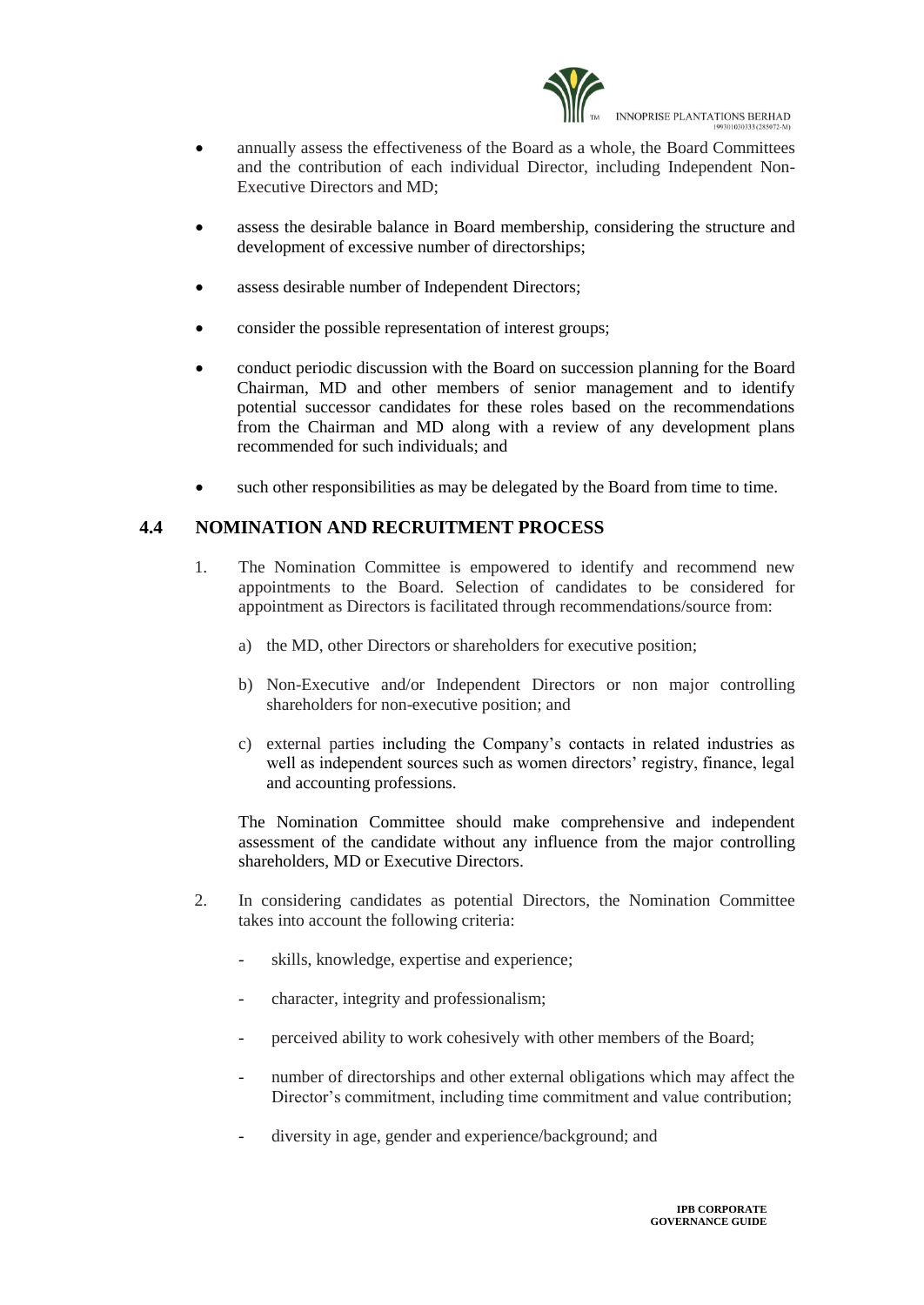

such other relevant factors as may be determined by the Nomination Committee which would contribute to the Board's collective skills,

whilst taking into account the current and future needs of the Company, boardroom diversity and other soft attributes required as Directors.

- 3. In the case of candidates for the position of Independent Non-Executive Directors, the Nomination Committee should also evaluate the candidates' ability to discharge such responsibilities/functions as expected from Independent Non-Executive Directors.
- 4. The Nomination Committee will evaluate the suitability of potential candidates based on the agreed criteria. Background and reference checks on the candidates may be conducted if deemed necessary by the Nomination Committee.
- 5. In formulating its recommendation, the Nomination Committee will consider not only the findings and conclusions of its evaluation process, but also the current composition of the Board, the attributes and qualifications that should be represented on the Board and whether the candidate can provide such additional attributes, capabilities or qualifications.
- 6. The Company Secretary shall ensure that all appointments are properly made and all necessary information is obtained, both for the Company's own records and for the purposes of meeting statutory obligations, as well as obligations arising from the regulatory requirements.
- 7. A Directors' manual containing amongst others, the background information on IPB Group, IPB Corporate Governance Guidelines and other relevant policies will be provided to the newly appointed Director so as to equip the Director with the required knowledge and understanding of the Group's businesses and operations.

## **4.5 PERFORMANCE EVALUATION**

The Board has adopted a formal process to be carried out by the Nomination Committee on an annual basis for reviewing its own effectiveness and that of its individual Directors and Board Committees.

The assessment of the Board is based on five (5) main areas relating to Board composition and competencies, Board succession, Board meeting organization and effectiveness, Board Chairman's roles and responsibilities and Board effectiveness. Amongst the most important criteria for evaluating board performances are:

- Individual Board member's understanding of the Company's mission and strategic plan;
- Board members' understanding and knowledge of the Company's business;
- Time commitment in deliberation and meaningful participation in the Board meetings;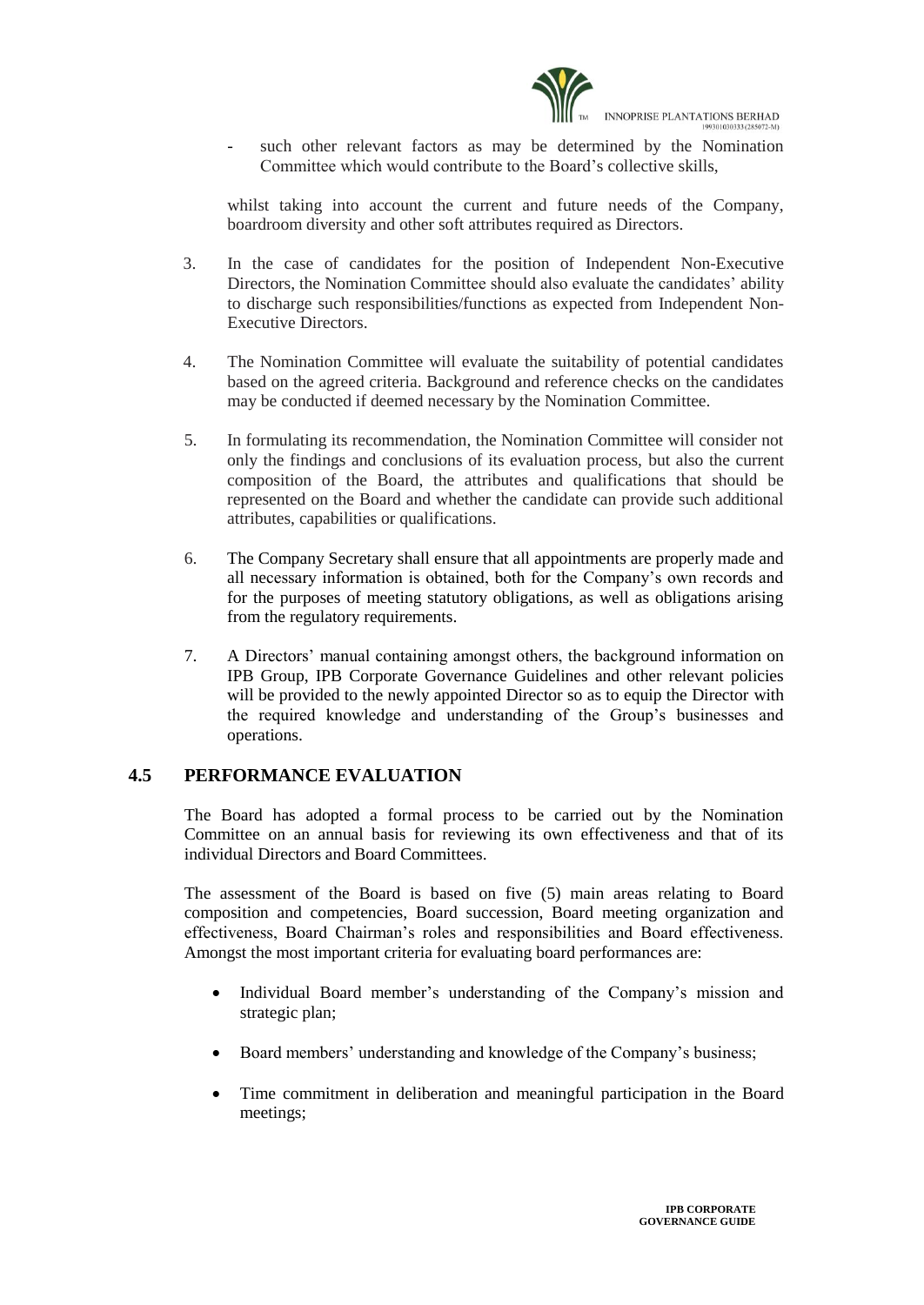

- Satisfaction with the quality of materials and presentations in the meetings and timely circulation of meeting papers before commencement of the meetings; and
- Board meetings are conducted in a manner that allows for open and constructive communication, encourages focused discussions, critical questioning and the expression of various viewpoints and timely resolution of issues related to the Board meetings.

The assessment criteria for Board Committees includes the Board Committees' structure and composition, roles and responsibilities, meetings and communication as well as the collective skills and expertise of the Committee members.

For individual Director's evaluation, the assessment criteria include abilities and competencies, caliber and personality, objectivity and contribution to the activities of the Board and Board Committees.

Each member of the Nomination Committee is required to complete the Board performance evaluation questionnaires (Exhibit 6) and separate Committee performance evaluation forms (Exhibit 7). The assessment of the Nomination Committee's performance shall be carried out by individual members of the Nomination Committee (Exhibit 7).

All Board members are required to assess their own performance by completing the Director's performance evaluation form (Exhibit 8). All Independent Directors are required to assess their own level of independence annually by completing the annual assessment of the independence of independent directors (Exhibit 9).

The Company Secretary shall compile the results for submission to the Nomination Committee for review and assessment. The Chairman of the Nomination Committee shall then report the findings and/or recommendations to the Board.

All assessments and evaluations carried out by the Nomination Committee in the discharge of all its functions should be properly documented and kept confidential.

## **4.6 POST-EVALUATION PROCESS**

Action plan with a set timeframe should be established by the Board to ensure actions taken on the weaknesses identified as part of continual improvement process in the boardroom. The Nomination Committee must monitor and review the progress of the action plan and regularly followed up against the plan established.

The Board members should also be informed on the consequences for continuous poor performance, such as curtailment of benefits (as long as the benefits are noncontractual in nature), non-recommendation by the Board for re-election upon retirement by rotation of the Directors concerned and, in the worst case scenario, the Directors concerned may be counselled out from the Board.

## **4.7 RE-ELECTION OF DIRECTORS**

Paragraph 7.26 (2) of the Listing Requirements require all Directors to submit themselves for re-election at regular intervals and at least once in every three (3) years.